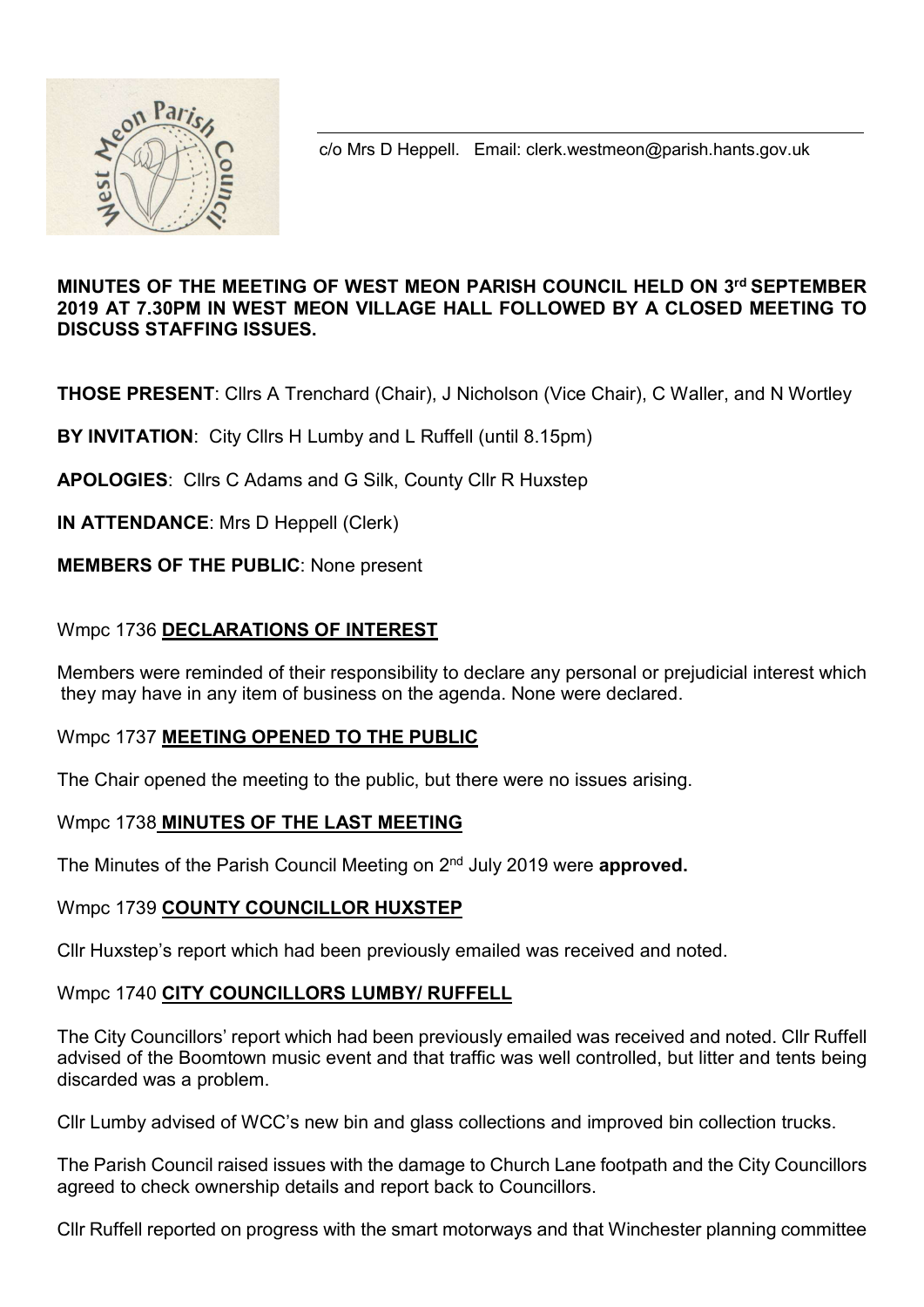meetings have changed to evening meetings.

The Parish Council advised City Councillors of the pre-application submission from Metis Homes on land at Long Priors.

## Wmpc 1741 CLERK'S REPORT

The Clerk's report had previously been circulated and was noted by the Parish Council. The Clerk advised that the External Audit conclusions are awaiting and that the Financial Review is taking place on 5th September with the internal auditor.

It was **agreed** that Cllr Trenchard and another Councillor would attend the SDNP Hampshire Parishes Workshop at 18.30-21.30 on Tuesday 29<sup>th</sup> October at Meon Hall, Meonstoke.

The Village Hall Committee representative Mrs Morrish has been in contact regarding grants for the defibrillator from HCC and she will come back to WMPC next meeting with a grant application.

## TO RECEIVE WORKING GROUPS

#### Wmpc 1742 PLANNING

SDNP/19/03491/LIS 1 The Cross West Meon GU32 1LG Proposal: To replace a 3 Frame Rotten Wooden Kitchen Window with a "like for like" hand-made wooden replacement - using single glazing as today. It was agreed that the Parish Council raise NO OBJECTIONS.

The Parish Council noted the SDNP appeal notification at Alton Road/Marlands Lane and **agreed** that no further comments would be raised and their previous objections would stand.

Cllr Waller advised that the Village Design Statement has been re-edited and the photos completed, and that it will be sent back to SDNP.

#### Wmpc 1743 COMMUNITY AND TRANSPORTATION

The Chairperson advised that she had a meeting with Cllr Huxstep, and that the yellow zig zag lines by the school had been repainted and she is awaiting information on further restrictions.

Cllr Wortley reported that following a site meeting with the suppliers, plans are awaited on the outdoor gym. It was **agreed** to ask Mac Edwards if he can remove the sand pit.

Cllr Wortley reported issues with the small children's play area, with the rope and tunnel, and Cllr Waller **agreed** that he would close off the play area until it was repaired

Cllr Waller reported on works required to the Group 3, Ash trees on the recreation area and it was agreed that he would get them inspected.

Cllr Waller reported on works carried out by the Lengthsman, and that he would contact Mr Geddy regarding tree branches.

#### Wmpc 1744 FINANCE AND ADMINISTRATION

#### Schedule of Payments

Date 3rd Sept 2019  $Ch. 300446 H.$  Town Indoor Bowls  $\overline{f}$  250.00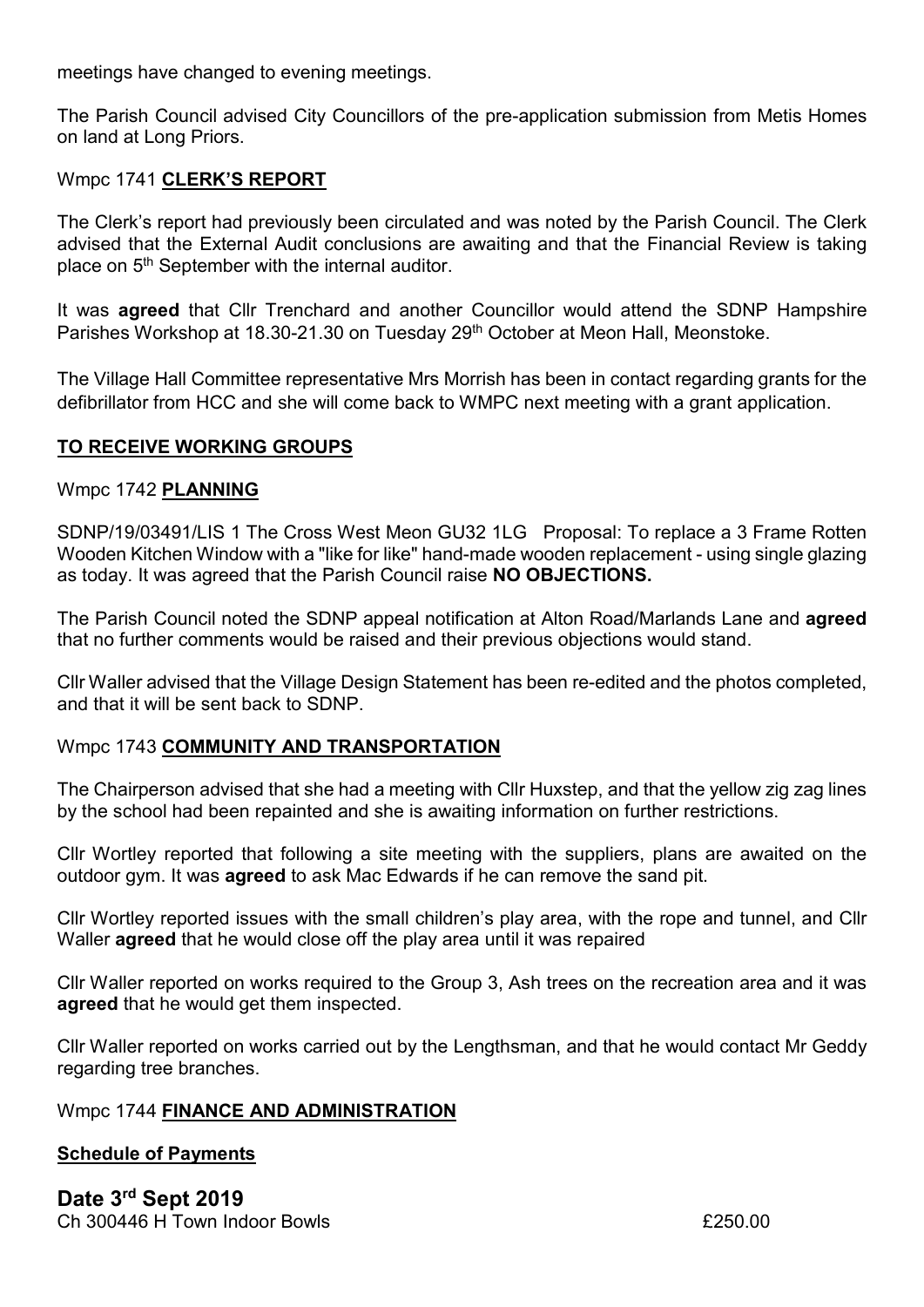#### Wmpc 1745 ITEMS TO BE CONSIDERED AT THE NEXT MEETING

Outdoor gym and repairs to small play area, defibrillator, work to trees on the recreation ground, yellow lines/West Meon school parking,

#### Wmpc 1746 DATES OF NEXT MEETINGS

Tuesday 1<sup>st</sup> October, Monday 4<sup>th</sup> November, Tuesday 3<sup>rd</sup> December all in the Village Hall.

Meeting finished at 9.15 pm

Chair ……………………….

## Appendix A

Hampshire County Council Divisional Report for West Meon Parish Council

Operation Resilience. This is Hampshire County Council's long-term strategy to make Hampshire's roads more resilient to the effects of extreme weather and heavy traffic. The provisional planned maintenance programme for 2019-20 has been published; some of the work has already been carried out, namely carriageway surface treatment along Vinells Lane. I hope the work has been carried out to a satisfactory standard? It is important to note that these works are different from reactive works, such as pothole repairs or gully cleansing. For further details see https://www.hants.gov.uk/transport/roadmaintenance/plannedmaintenance

Outstanding Children's Services. This summer, Hampshire County Council became one of only a handful of local authorities to be rated "outstanding" across the board for its children's services. Inspectors praised the high quality of social work, clear management oversight, support for staff, and leaders' vision and ambition for the service. They also highlighted the fact the authority has played a key role helping other local authorities at the same time as implementing its own 'ambitious transformation programme'.

Technology Supports Adult Social Care. The Department for Health and Social Care considers Hampshire County Council a leading light in the adoption of assistive technology, with the Council having previous successes in care innovation, notably the roll-out of voice assistive technology to help patients manage diabetes, depression and other chronic conditions. The County Council is the largest client for PA Consulting-led Argenti Care Technology Partnership. There are more than 10,000 using technology enabled care, and it generated £8m in savings in the first five years of its care transformation.

Cllr Roger Huxstep

Member for Meon Valley Division 3rd September 2019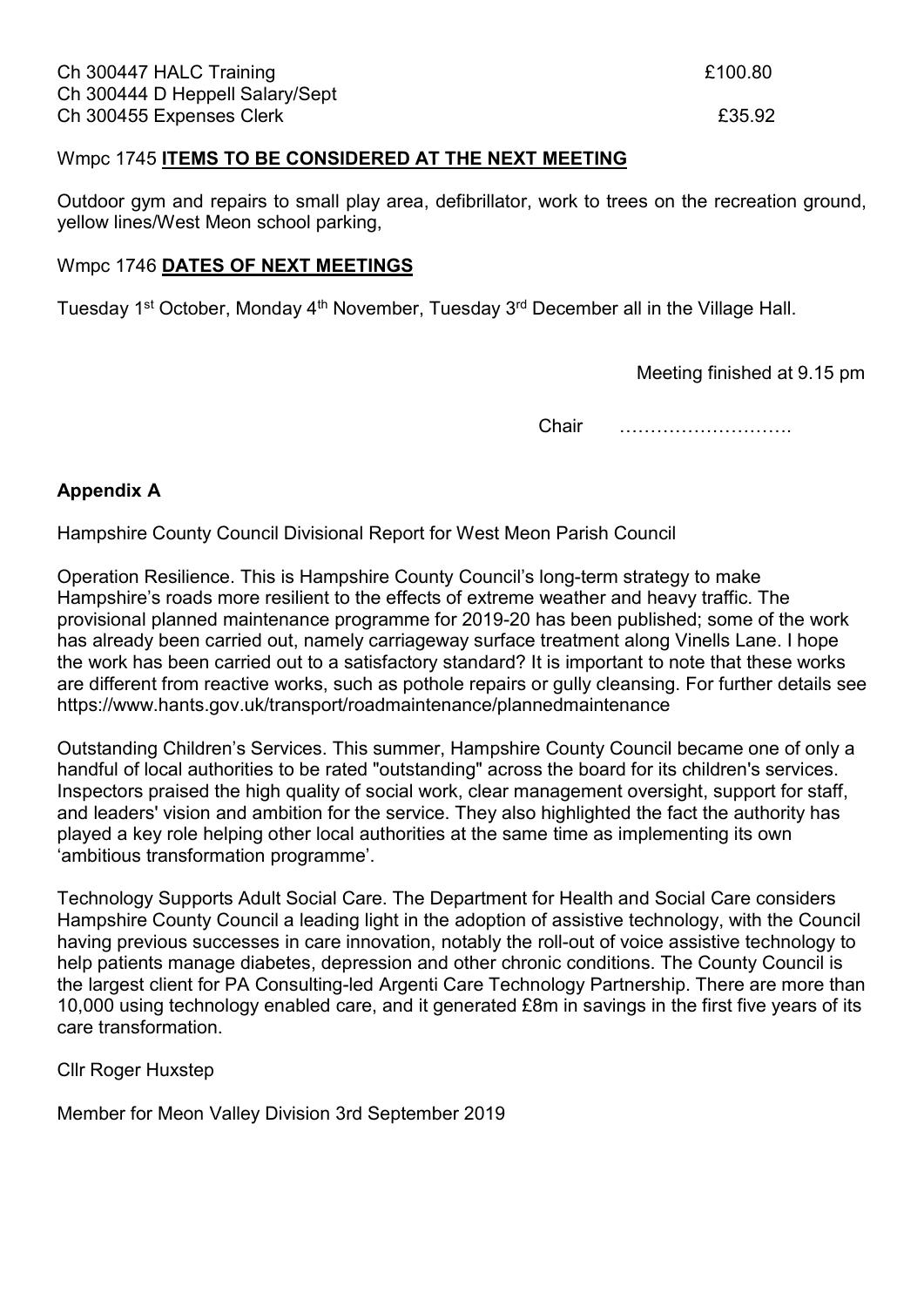## Appendix B

# West Meon Parish Council Winchester City Councillor Report September 2019

1. South Downs National Park

The South Downs Local Plan was formally adopted by the South Downs National Park Authority on Tuesday 2 July 2019 and so is now in force. The Local Plan is part of the statutory development plan for the whole National Park, along with the minerals and waste plans and 'made' (adopted) Neighbourhood Development Plans (NDP). It sets out how the Park will manage development over the period 2014 to 2033.All Local Plan policies and Neighbourhood Plan policies should be viewed together and not in isolation. The South Downs Policies Map illustrates how the policies in the adopted Local Plan will apply. Listed below are some SDNPA officer contact details:

South Downs Local Plan and Neighbourhood Plans (Team Manager: Lucy Howard) Phone 01730 814810, or email planningpolicy@southdowns.gov.uk

Rural Exception Sites and community led housing (Link Officer: Hannah Chapman) Phone 01730 819270, or email hannah.chapman@southdowns.gov.uk

Cycle routes and buses (Access and Recreation Strategy Lead: Allison Thorpe) Phone 01730 819243, or email allison.thorpe@southdowns.gov.uk

Dark Night Skies (SDNP Lead Ranger: Dan Oakley) Phone 01730 819339, or email dan.oakley@southdowns.gov.uk

The SDNPA have also produced a list of further planning policy documents they will be producing to provide further detail on national park policies:

Technical Advice Notes (TANs) in place:

Ecosystem Services TAN

Householder Ecosystem Services TAN

Non householder Dark Night Skies TAN

Extensions and Replacement Dwellings TAN

Emerging: Affordable Housing SPD (currently drafted and was due sign-off from Planning Committee on Thursday 11th July),

Design SPD,

Parking SPD,

Sustainable Construction SPD,

Trees SPD,

Biodiversity Net Gain SPD,

Habitats Regulations Assessment TAN,

Viticulture TAN,

Forestry Guidance Note on permitted development rights,

Sustainable Tourism: Camping and Glamping TAN

2. Boomtown licensing

The Winchester City Council Licensing Sub Committee met on Tuesday 30 July 2019 at 10am. This hearing was to consider the application for a New Premises Licence – Boomtown Festival, Matterley Bowl, Alresford Road, Winchester. The sub-committee approved the application for 2020 onwards, subject to various conditions, In particular, the licence authorised the relevant licensable activities for a maximum of 75,999 persons, which shall include all persons present at the premises in whatever capacity including ticket holders, performers, guests and staff. At least 6,000 of these must be staff, artists and their bona fide guests. 1000 additional tickets to the event may be provided to local residents on Sunday. The licence effectively has approved an additional 11,000 people over the existing licence.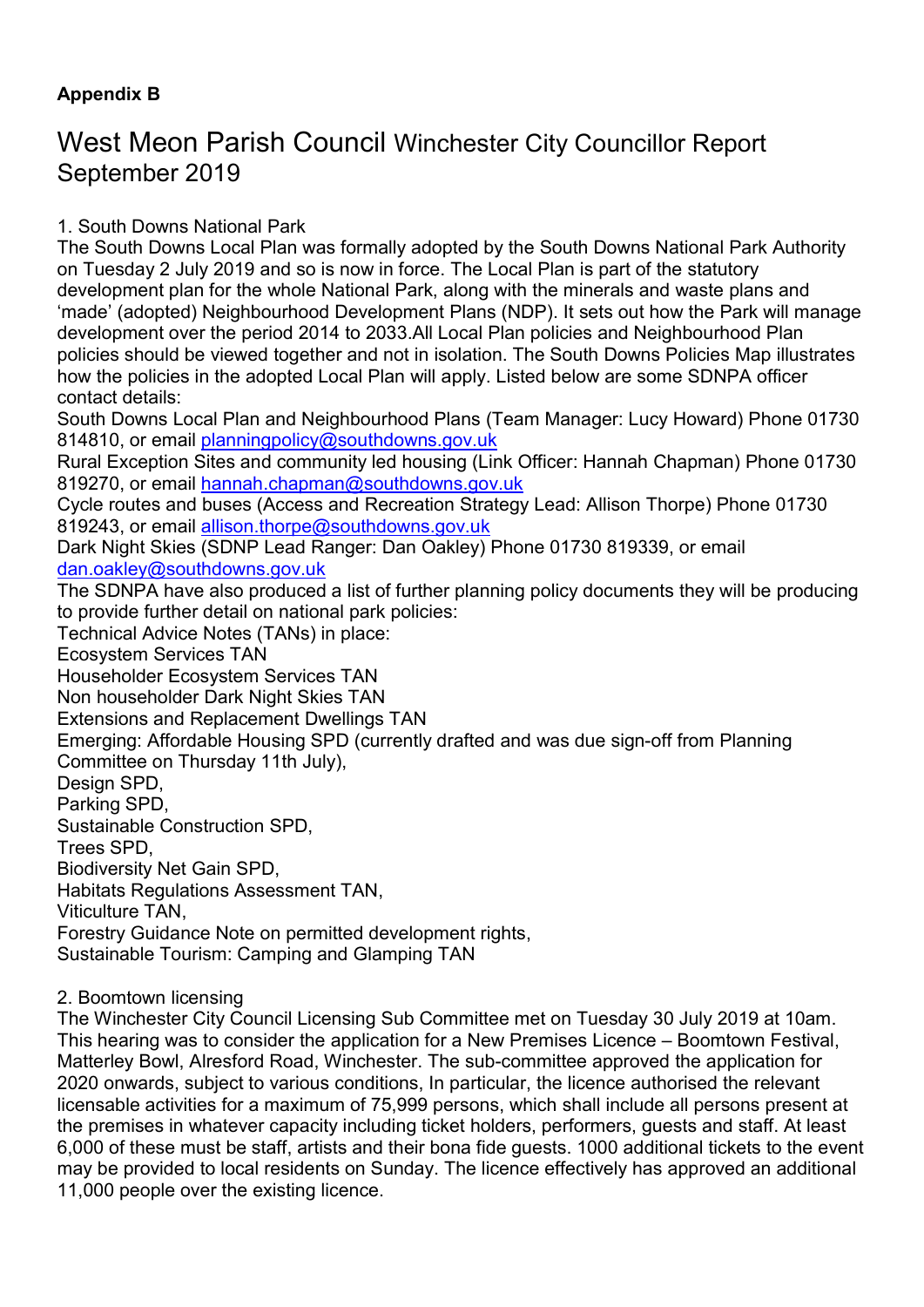3. M3 upgrade to Smart Motorway between Winchester and Southampton Works will soon begin on the upgrade of the M3 between junction 9 (Winchester / A34 interchange) and junction 14 (M27 Southampton interchange) to an all-lane running smart motorway. The scheme was announced in 2015 by the government, and will link to the smart motorway scheme on the M27.As the design for the scheme progresses, a range of roadside surveys are taking place between junction 9-14 now and over the coming months. These surveys help Highways England gather information needed to convert this section of the M3 to a smart motorway. This includes data on drainage, environmental factors and the condition of the road surface amongst other things. This phase of survey work was due to be finished by the end of summer 2019. The nest phase is planned to advanced works undertaken early next year. This will include site vegetation clearance and repairs to ensure the hard shoulder is fit for purpose and suitable for traffic when the main works start. The key milestones are set out below:

•Summer 2019 - Complete design surveys

•Autumn 2019 - Hold public information events about driving on smart motorways and provide scheme update

•Winter/spring 2020 - Undertake site clearance and preparation works for construction •2020-22 - Construction of new smart motorway

The M3 motorway is a key part of the strategic road network and provides a vital economic link from the Midlands (via the A34) and London to the major ports of Southampton and Portsmouth on the south coast (via the M27). This route is heavily used by cars and freight, and faces congestion during peak travel hours caused by the volume of traffic using the network. In 2036, this section of the M3 (junction 9 to 14) is forecast to carry an average of between 63,000 and 86,000 vehicles per day, which is an increase of 20,000 vehicles compared 2015. Adding this additional infrastructure will enable forecast levels of traffic to flow freely on this section of the M3. Through the use of CCTV, sensors and electronic signage, Highways England can manage the roads more effectively. By introducing this technology as well as additional safety features, the hard shoulder can be converted safely into a permanent running lane providing additional capacity in both directions. This adds additional capacity, helps to reduce congestion and improves journey times for road users. Details of the scheme are as follows:

•Between junction 9 (Winchester) to 13 (Eastleigh), the M3 will operate four-lanes in each direction. This is known as 'all-lane running' and involves the existing hard shoulder being converted into an additional lane for vehicles.

•Road users driving northbound and joining the M3 at junction 14 where the roads converge from the M27 eastbound, westbound and from Southampton will see the M3 operate four lanes and a hard shoulder up to junction 13.

•For road users driving southbound from junction 13 (Eastleigh) towards junction 14 (Southampton), the road will transition from four lanes with no hard should shoulder and then split into two separate roads to link to the M27 East and West.

•The section of the M3 linking to the M27 eastbound will feature two lanes and a hard shoulder. The section of the M3 linking to the M27 westbound will comprise three lanes with no hard shoulder. The road layout into Southampton will remain as it is now.

•The section from after junction 13 (Eastleigh) to junction 14 (Southampton) is a variation of smart motorway known as a 'controlled motorway'.

•Road users will see enhanced signage, information and the deployment of variable speed limits from overhead gantries from junction 9 to junction 14. Note that there is a separate consultation ongoing on improving the link between the A34 and the M3 to improve connectivity and reduce queuing.

4. Small grant applications Winchester City Council is introducing a new scheme for grants of up to £500. Its small grants scheme aims to make funding easily available to local voluntary and community groups. Grants are quick and easy to apply for, and the Council will offer you advice whenever you need it. Grants of up to £500 are available for one-off pieces of expenditure for projects, equipment and other items that will help the relevant organisation to provide better services, reach more people or try something different. If an application is eligible and suitable for funding then applicants are invited to attend specially organised sessions for a brief discussion